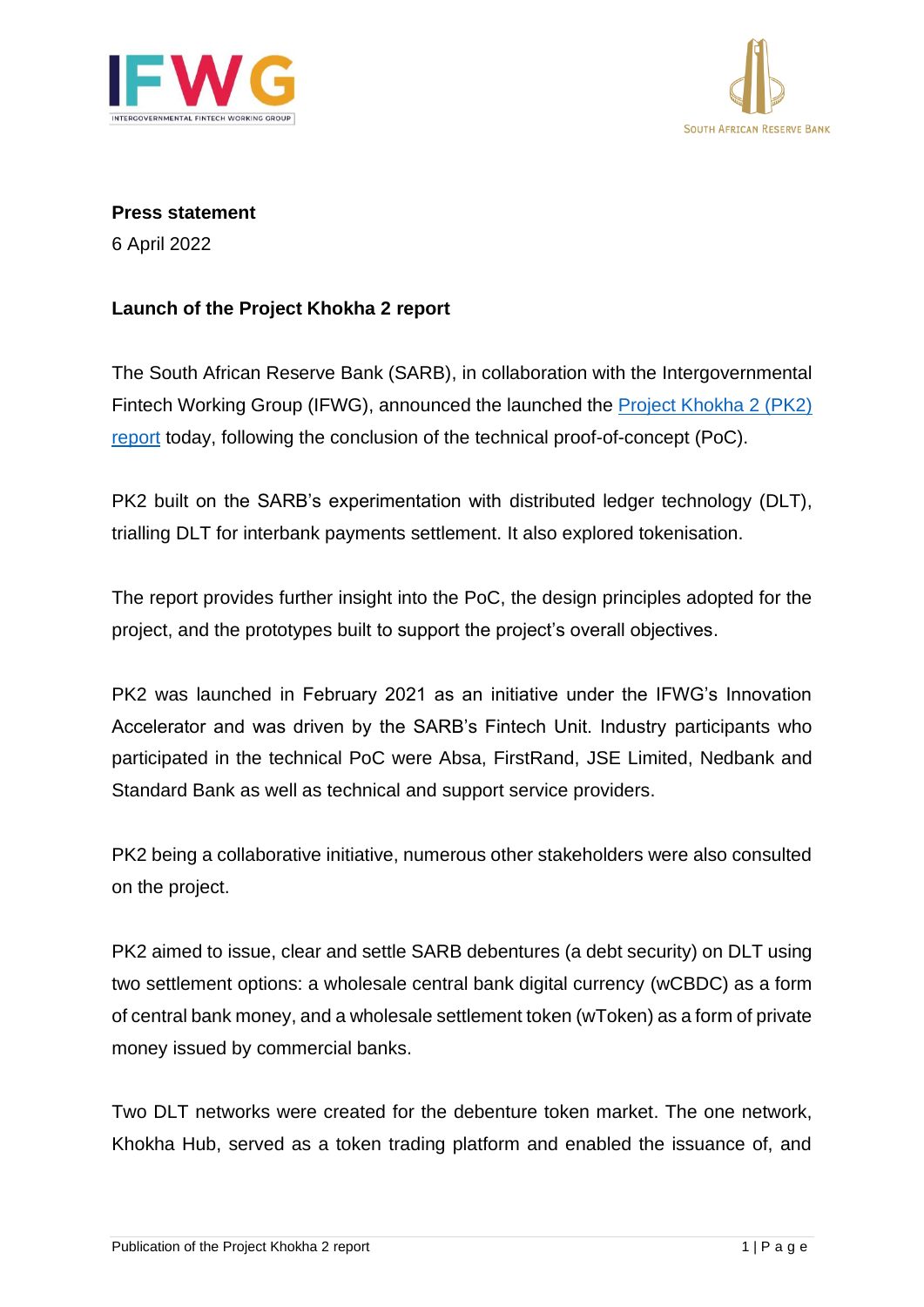



trade in, debenture tokens. The other network, wCBDC Zone, enabled the issuance of wCBDC on a private platform owned and operated by the SARB.

Industry participants set up nodes to the relevant DLT networks to purchase SARB debentures. The wCBDC was used to purchase SARB debentures in the primary market and the wToken was used to purchase SARB debentures on a peer-to-peer basis in the secondary market.

As an experimental research project, PK2 followed an exploratory approach in the design and development of the prototypes built in the PoC. The objective of the technical trial was to highlight the policy and/or regulatory implications of the application of DLT in the financial markets.

PK2 does not support any specific technology, nor does it imply a policy shift in either the financial markets or the national payment system.

PK2 has demonstrated that building a platform for a tokenised security would impact on the existing participants in the financial market ecosystem, as several functions currently being performed by separately licensed market infrastructures could be carried out on a single shared platform. This has the potential to reduce both costs and complexity.

The report highlights several legal, regulatory and policy implications that need to be carefully considered in the application of DLT to financial markets. PK2 also underscores how interoperability can be achieved between different DLT networks in the case of a multiple-DLT network design in the future.

PK2 has added valuable insights on the application of DLT in financial markets and the use of central bank money for wholesale settlement on DLT. The learnings from PK2 provide a solid basis for further analysis and collaboration to unpack the future of